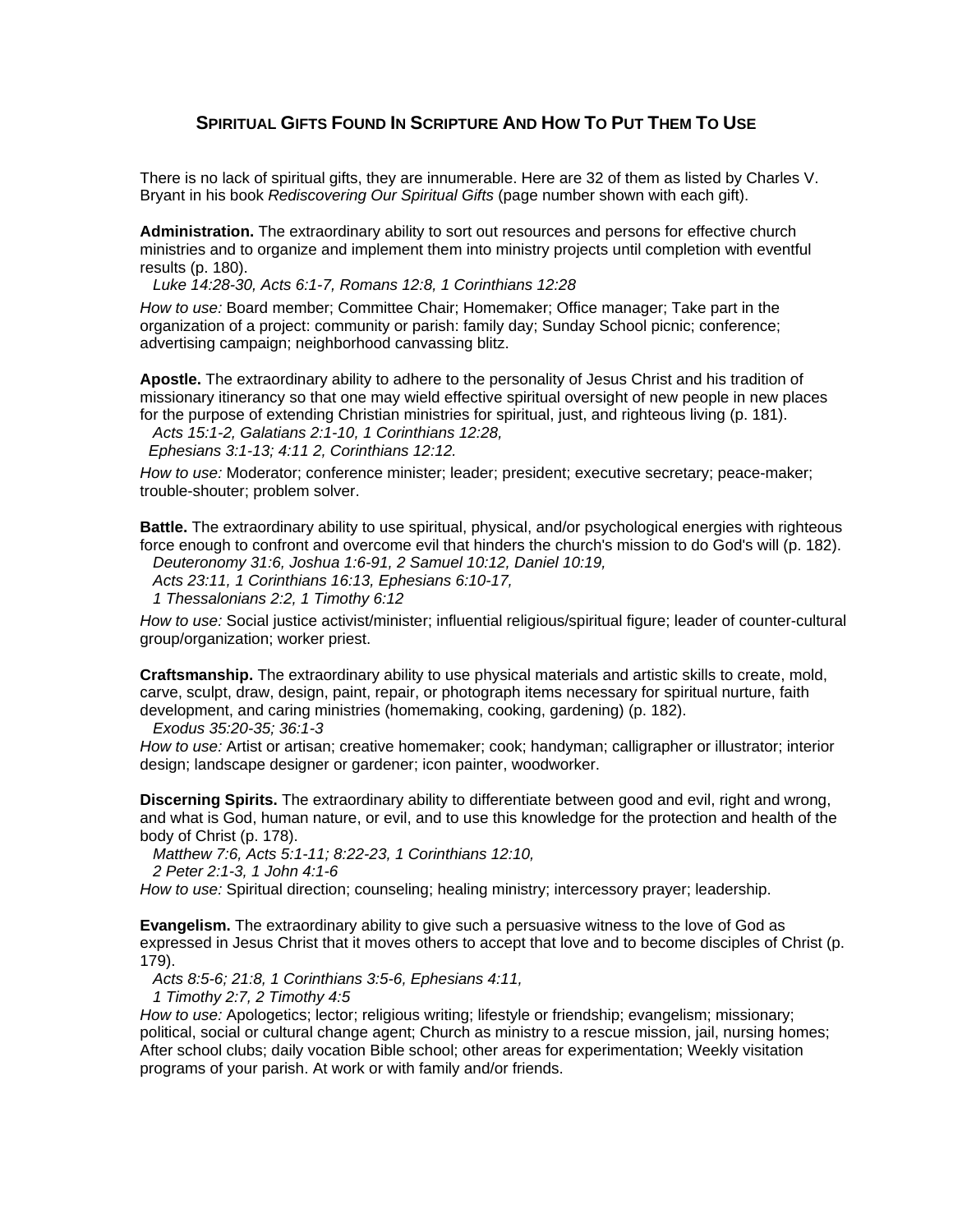**Exorcism.** The extraordinary ability to use faith, prayers, spirit-music, or other spiritual gifts to liberate persons from debilitating and hindering forces and evil circumstances to free them to use their gifts effectively to serve the body of Christ and others through the church (p. 182).

 *1 Samuel 16:14-23, Matthew 8:16-17; 12:43-45, Mark 1:24; 16:17, Luke 9:1, 49-50; 10:17; 11:25, Acts 5:16; 8:6-8; 16:16; 19:11-12, 1 Corinthians 2:6-8; 10:20-21, Ephesians 6:10-18, Colossians 1:13-15; 2:20*

*How to use:* Priest; religious sister/brother; intercessory prayer minister; healing minister.

**Exhortation.** The extraordinary ability to counsel, inspire, motivate, encourage, and strengthen others in and through their efforts to live out God's will and calling as Christians in pain or pleasure, want or plenty (p. 178).

*Acts 4:36; 11:19-26; 14:22, Romans 12:8, 1 Thessalonians 2:11,* 

 *1 Timothy 4:13, Hebrews 10:25* 

*How to use:* Counseling (bereaved, depressed, sick, oppressed); spiritual direction; mentoring; parenting; small group facilitator; Deacon-care programs: nursing home, hospital visitation ministries.

**Faith.** The extraordinary ability to extend one's basic or saving faith to serve corporate and individual needs specifically related to the life and ministry of the church, the body of Christ (p. 179).

*Matthew 17:19-21, Mark 9:23, Acts 11:22-24, Romans 4:18-21,* 

 *1 Corinthians 12:9, Hebrews 11*

*How to use:* In conjunction with a planning or building committee; Prayer ministry structured to test this gift: regular & consistent prayer time, specific agenda: projects & needs, accurate journal with specific requests & dates & answers; Exceptionally generous giver, fundraiser, entrepreneur, founder, innovator, visionary, intercessory prayer, healing, prayer team, parenting, leader of cutting edge organization or group.

**Giving.** The extraordinary ability to manage one's resources of income, time, energy, and skills to exceed what is considered to be a reasonable standard for giving to the church, an amount that brings joy and power to do more for further service (p. 178).

*1 Kings 17:8-16, Mark 12:41-44, Luke 8:1-3; 21:1-4,* 

 *Acts 4:32-37, Romans 12:8, 2 Corinthians 8:1-7*

*How to use:* Exposure to the needy members of the family of God: Deacon-care programs: senior citizen ministry, widows, shut-ins\_; Period where you trust God to supply a certain amount above and beyond your regular giving to meet a particular need; Fund-raising; Board member of charitable organizations; exceptionally generous giver; philanthropist; financial expert; creative worker for social and economic justice, hospitality.

**Healings.** The extraordinary ability to cure or to be cured of ill conditions that hinder effective ministries for Christ, the Church, or individuals (p. 180).

*Luke 5:17; 6:19; 9:2,11,42, Acts 3:1-10; 5:12-16,* 

 *1 Corinthians 12:9, 28, 1 Peter 2:24*

*How to use:* Healing prayer ministry; medical professional; counseling; intercessory prayer; helping professional; Eucharistic minister to the sick; care-giver; spiritual director; pastoral staff.

**Helps.** The extraordinary ability and eagerness to aid and assist others in need to such an extent that the helper receives as much as the persons helped (p. 178).

*Psalm 21:1, Mark 15:41, Luke 8:2-3, Acts 9:36,* 

 *Romans 16:1-2, 1 Corinthians 12:28*

*How to use:* Jobs to be done to free people with other gifts: photocopies; running off the bulletin; filing; cataloging, telephoning, preparing a mailing, setting up chairs; preparing crafts for children's activities; driving the van for seniors; Administrative assistant secretary; support staff; volunteer; ghost writer/editor; mentor; pastoral staff; teaching; parenting; spiritual direction.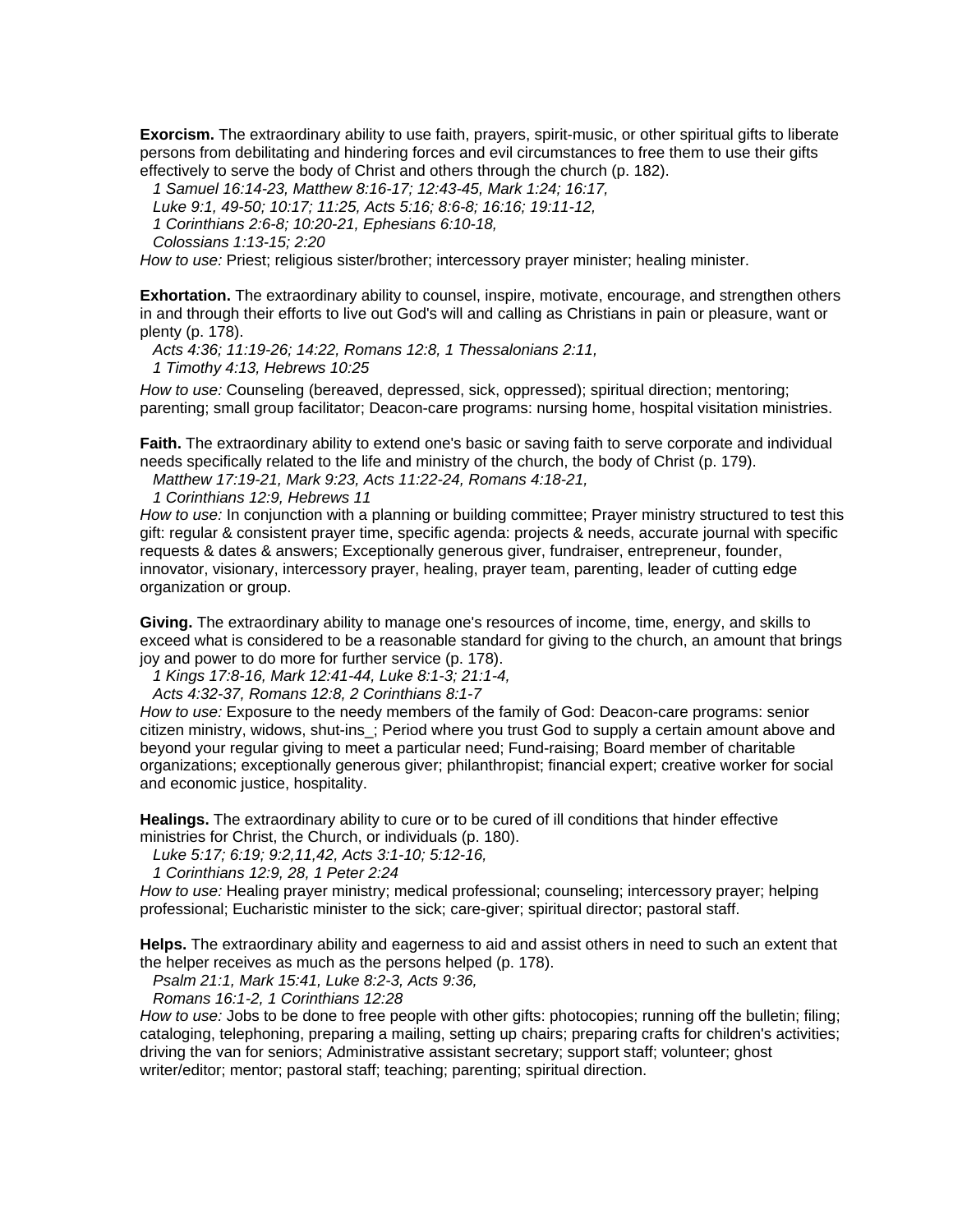**Hospitality.** The extraordinary ability to extend caring and sharing to persons (strangers) beyond one's intimate circle to demonstrate and establish the unlimited and inclusive companionship of Christ (p. 179).

*Matthew 25:35, Acts 16:14-16, Romans 12:13,* 

 *1 Timothy 3:2, Titus 1:8, 1 Peter 4:9-10*

*How to use:* Hospitality industry; hospitality committee/usher; refugee resettlement; small Christian Communities; hospitality in your home; receptionist; organizing conference/retreat; work with homeless/poor; RCIA/returning Catholic program.

**Humor.** The extraordinary ability to bring laughter and joy to situations and relationships to relieve tension, anxiety, or conflicts and to heal and free emotions and energies needed for effective ministries (p. 182).

*John 13:6-15, 1 Corinthians 12:12-24, Galatians 5:12* 

*How to use:* Board or committee member; Leader; Teacher/preacher; parent; trouble-shooter; visiting the sick, shut-ins.

**Intercessory Prayer.** The extraordinary ability to know when, and for whom or what to pray with effective results (p. 181).

 *Luke 22:41-44, Acts 12:5, 12; 16:25-26, Romans 8:26-27, Colossians 1:9-12; 4:12-13, 1 Timothy 2:1; 4:5, James 5:14-16, 16-18*

*How to use:* Group intercession; healing prayer team; prayer walking; spiritual direction; returning Catholics team; parent; personal intercessor for leader; prayer chain or prayer group; counseling; RCIA; leader; community activity.

**Interpretation.** The extraordinary ability to hear, comprehend, and translate spiritual messages given to others in wordless phrases or utterances unfamiliar as a known language or to decipher and translate spiritual messages from another who speaks in a known language but not recognized by the interpreter ( p. 181).

*Luke 24:27, Acts 2:14-21, 1 Corinthians 12:10, 30; 14:5, 13, 27* 

*How to use:* Prayer groups; intercessory prayer; healing ministry/counseling/spiritual direction.

**Knowledge.** The extraordinary ability to ascertain and to understand the universal and timeless truths of God and to link them with the church in its mission through Christ for justice and righteousness in the world (p. 178).

*Acts 5:1-11, Romans 11:33, 1 Corinthians 12:8,* 

 *2 Corinthians 11:6, Ephesians 3:19, Colossians 2:3*

*How to use:* Teaching; preaching; scholarship; philosophy; technology and science; educational conferences, retreats; apologetics; writing; home schooling; RCIA religious education; parish council; leadership (especially education or high-tech organization).

**Leadership.** The extraordinary ability to envision God's will and purpose for the church and to demonstrate compelling skills in capturing the imaginations, energies, skills, and spiritual gifts of others to pursue and accomplish God's will (p. 180).

*Luke 10:16, Acts 7:10, Romans 12:8, 1 Timothy 3:4; 5:17,* 

 *Titus 3:8, 14, Hebrews 13:17*

*How to use:* Pastor of a large parish; leader of community activities; head of organization/ group; chairperson of any board/committee; founder of a new movement/organization/group; innovator; small group leader; teaching/preaching; family life; plan youth outings, social events or program; visitation.

**Martyrdom.** The extraordinary ability to stand firm on divinely inspired convictions and divinely directed ministries without equivocation or ulterior motives (p. 181).

*Acts 6:10, 15; 7:54-60, 1 Corinthians 13:3,* 

 *1 Thessalonians 2:2, 1 Timothy 6:12*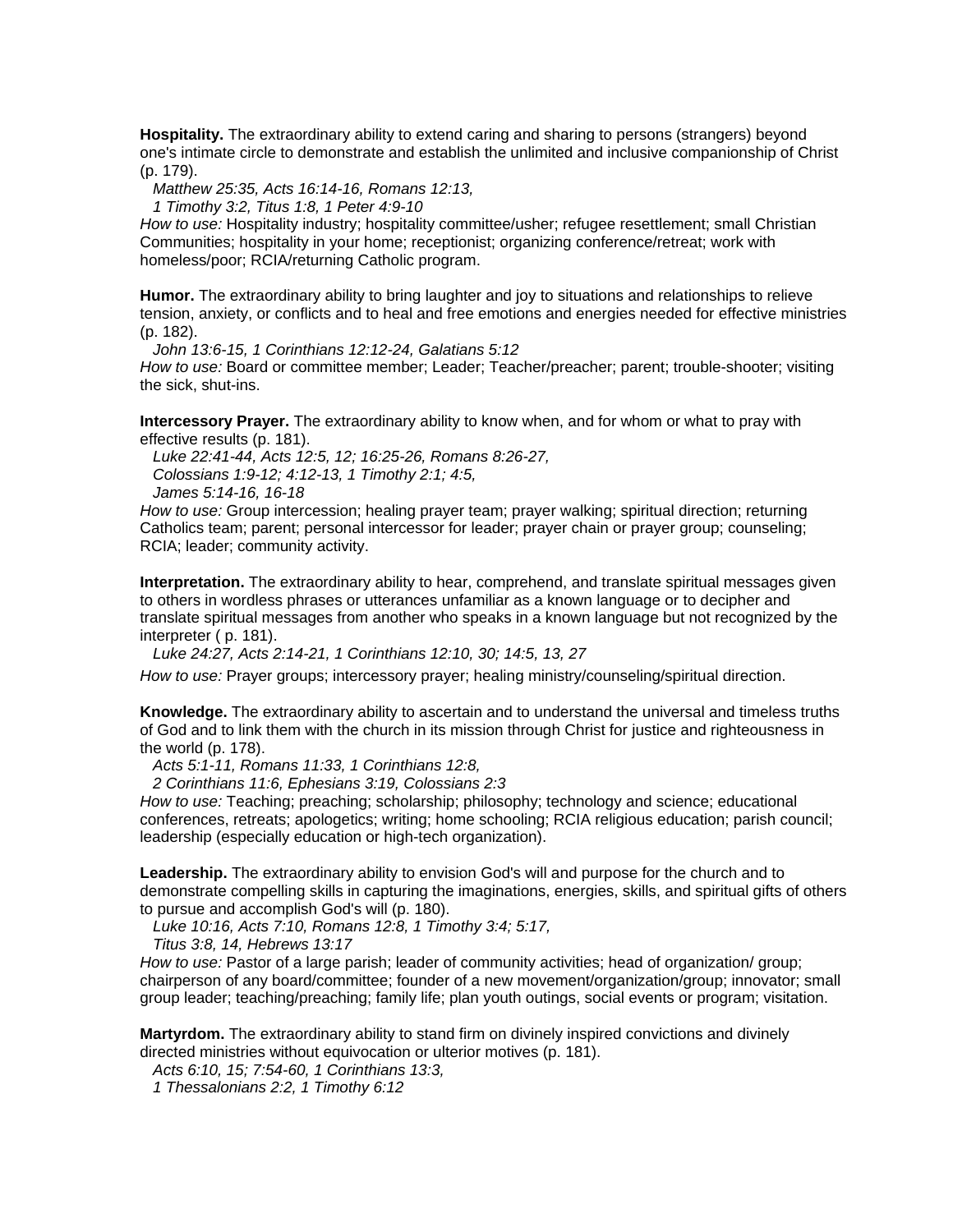*How to use:* Any activity where person disregard personal reputation and physical well-being to do God's will and accept persecution and even death.

**Mercy.** The extraordinary ability to identify with and actually feel the physical, mental, spiritual, and emotional pain or distress of others and to feel the absolute necessity to do something to relieve them (p. 179).

*Matthew 20:29-34, Mark 9:41, Luke 10:33-35,* 

 *Acts 11:28-30; 16:33-34, Romans 12:8*

*How to use:* Death in a family; illness; calamity; hospital visitation; nursing homes visitation; visitation of shut-ins; medical professional; prison ministry; pastoral work; social justice activist; volunteer for chores or service; social work; Eucharistic minister to the sick; work with the poor or homeless; missionary; voluntary poverty.

**Miracles.** The extraordinary ability to do powerful works that transcend our perception of natural laws and means to free the church or individuals from conditions that restrict needed ministries (p. 182).

*Genesis 18:14, Mark 9:38-40; 16:17-18, Luke 1:37,* 

 *Acts 4:30; 5:1-10; 5:12; 13:11, 1 Corinthians 2:4; 12:10, 28 How to use:* Healing ministry; intercessory prayer.

**Missionary.** The extraordinary ability to go beyond race, culture, subculture, creeds, nationality, or lifestyle to serve the basic human and spiritual needs of certain neglected peoples (p. 179).

*Matthew 25:37:40; 28:19-20, Acts 8:4-8; 13:2-12,* 

 *Romans 10:14-17, 1 Corinthians 9:19-23*

*How to use:* Missionary/lay volunteer; work with foreign students/refugees/ immigrants; work with racial/cultural/linguistic minority groups; inner city work; racial justice; reconciliation/peace-making; pastoral work; teaching; preaching; evangelism; social justice activist.

**Pastor.** The extraordinary ability to carry varieties of spiritual, physical, and social concerns for groups and individuals and to persist over long periods of time and circumstances with effective caring (p. 177).

*Matthew 18:12-14, John 10:1-30, Acts 20:28,* 

 *Ephesians 4:11-14, 1 Timothy 3:1-7, 1 Peter 5:2-4*

*How to use:* Priesthood; leader of small faith-centered organization or group; pastoral staff; prayer group leader; facilitator of small Christian community; parenting; teacher cell leaders and small group leaders who will "pastor" small groups of people in large parish; widows; shut-ins; elderly; Sunday school class; Bible study; neighborhood cell group; nursing home visitation team; disciple; new converts; one on one group; marriage preparation; life as a couple.

**Prayer-Praise Language.** The extraordinary ability to pray to or praise God with beneficial wordless phrases or utterances not familiar as a known language, and with such a joy-filled intimacy with Christ that faith is strengthened and ministries become effective (p. 180).

*Acts 2:1-13; 10:44-46; 19:1-7, Romans 8:26-27,* 

 *1 Corinthians 12:10, 28; 13:1; 14:4-5, 22, Ephesians 6:18* 

*How to use:* Prayer groups; charismatic masses; intercession, healing teams.

**Prophecy.** The extraordinary ability to link biblical truths and God's will for today's living and to be an instrument for revealing or interpreting historic or current messages from God for righteous and just living in today's world (p. 177).

*Acts 2:14-36; 11:28; 15:32; 21:10ff.; 21:9-11, Romans 12:6,* 

 *1 Corinthians 12:10; 14:3, 6, 24ff.,* 

 *Ephesians 3:1-6; 4:11-14*

*How to use:* Prayer group; charismatic Mass; intercessory, healing prayer teams; counseling; spiritual direction; social justice activist/ministry; teaching/preaching; writing; influential religious/spiritual figure; leader of counter-cultural group/organization. Most consistent concentrated opportunity: Short series of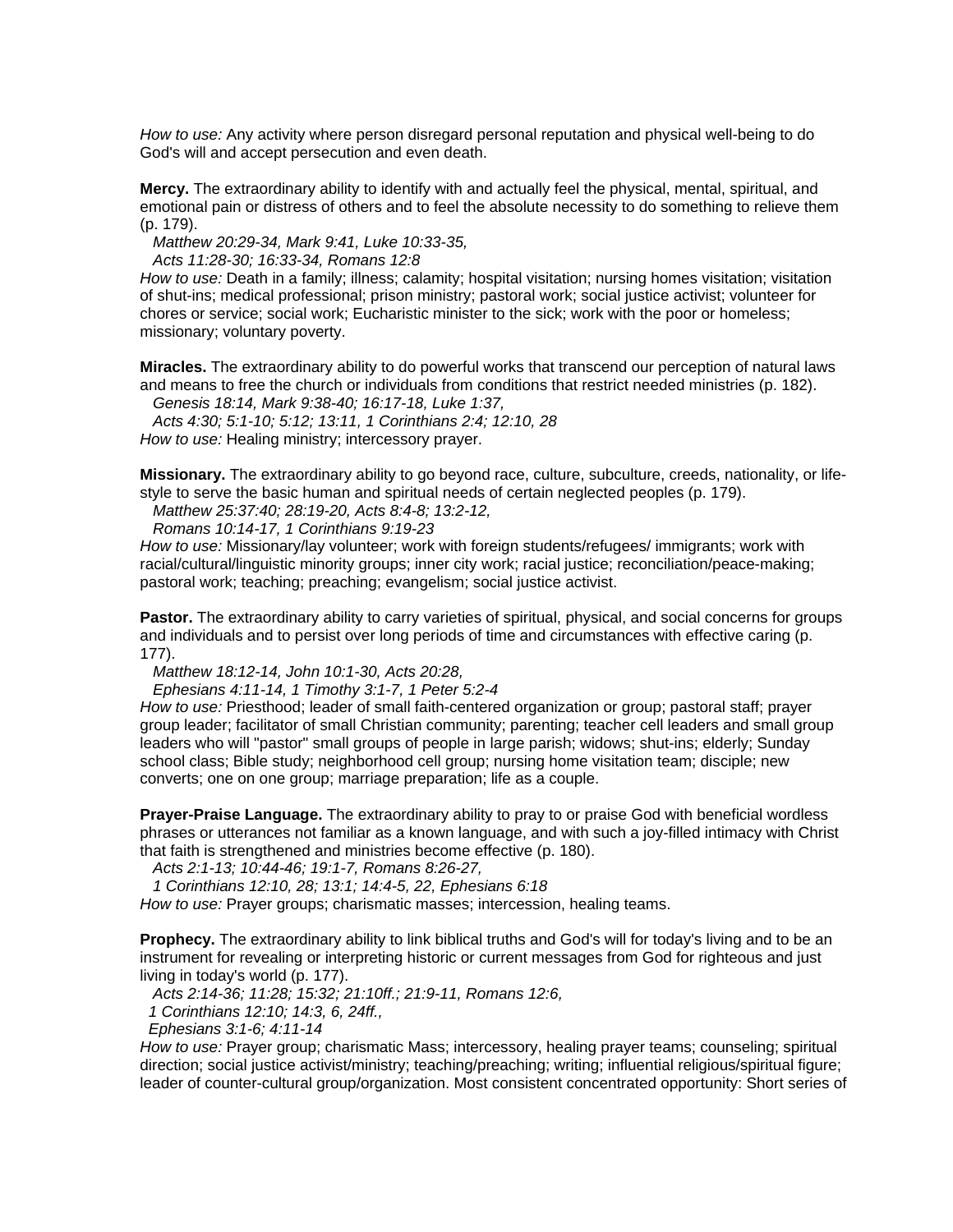prayer meeting; short-term youth workers; Sunday School class; local rescue mission.

**Service.** The extraordinary ability to elevate any deed or service that aids the church or another person to a form of worship without concern or desire for rank, popularity, position, or recognition (p. 181).

*Matthew 4:11, Mark 1:31, Luke 10:40, John 12:2, Acts 6:1,* 

## *Romans 12:7, Galatians 6:2, 10, Titus 3:4*

*How to use:* Exceptional volunteer; handyman/woman; administrative assistant; trouble-shooter; critical committee member; homemaker; community/parish activist; support staff; service worker; ombudsman/woman; eager implementer; short-term projects.

**Singleness.** The extraordinary ability to offer God and the church a life free from marriage, family responsibilities, and sexual frustrations to spend time and energies necessary for certain Christian ministries (p. 181).

*Isaiah 56:3-5, Matthew 19:10-12; 22:27-30,* 

 *1 Corinthians 7:7, 27-28, 32-35*

*How to use:* Priesthood; religious sister or brother; lay missionary; work with the poor; ministry to single adults; frees person for total dedication to any work or calling.

**Spirit-Music.** The extraordinary ability to create or performs lyrics and musical tunes as messages from God to inspire others to Christian service, to win others to Christ, or to tell the story of God's love and grace (p. 182).

*2 Chronicles 5:11-14, Psalm 57:7-9,* 

 *1 Corinthians 14:15, Ephesians 5:19*

*How to use:* Choral/instrumental performance; professional musicians; music therapy/music education; media work; worship/music ministry in a parish/prayer group.

**Suffering.** The extraordinary ability to endure hardship, pain, and distress with an amount of joy and fortitude to inspire others to endure their suffering and to lead others to accept God's offer of salvation made possible in Christ's suffering (p. 180).

*Matthew 16:24, Mark 8:34, John 18:11, Romans 8:17,* 

 *2 Corinthians 11:23-27; 12:1-10, Philippians 1:29ff., 1 Peter 4:12-14*

*How to use:* Sick; shut-ins; offer your suffering in union with Christ's in reparation for the conversion of sinners and sanctity of yourself and others.

**Teaching.** The extraordinary ability to discern, analyze, and deliver biblical and other spiritual truths to help others to comprehend and accept the clear calling of God to live justly and righteously (p. 177).

*Acts 13:1; 18:24-28; 20:20-21, 1 Corinthians 12:28, Ephesians 4:11,* 

 *1 Timothy 2:7, 2 Timothy 1:11, James 3:11*

*How to use:* Public school/adult education teacher; tutoring/volunteer teaching; creating curriculum; educational leadership; home-schooling/ parenting; writing; apologetics; counseling/spiritual direction; Sunday School classes; children's church program; youth programs; nursery programs; after-school clubs; prayer meeting; disciple new converts.

**Voluntary Poverty.** The extraordinary ability to live a simple, conservative, and unencumbered life free of material responsibilities in order to devote large amounts of time, energy, and skills to essential ministries (182).

*Mark 1:18, 20; 10:21, Acts 2:45; 4:34-35,* 

 *1 Corinthians 13:3, 2 Corinthians 8:9*

*How to use:* Religious sister or brother; member of a 3rd order or lay institute; social justice minister/activist; missionary; relief and development worker; exceptional giver; contemplative; prophetic vocation; intercessory prayer.